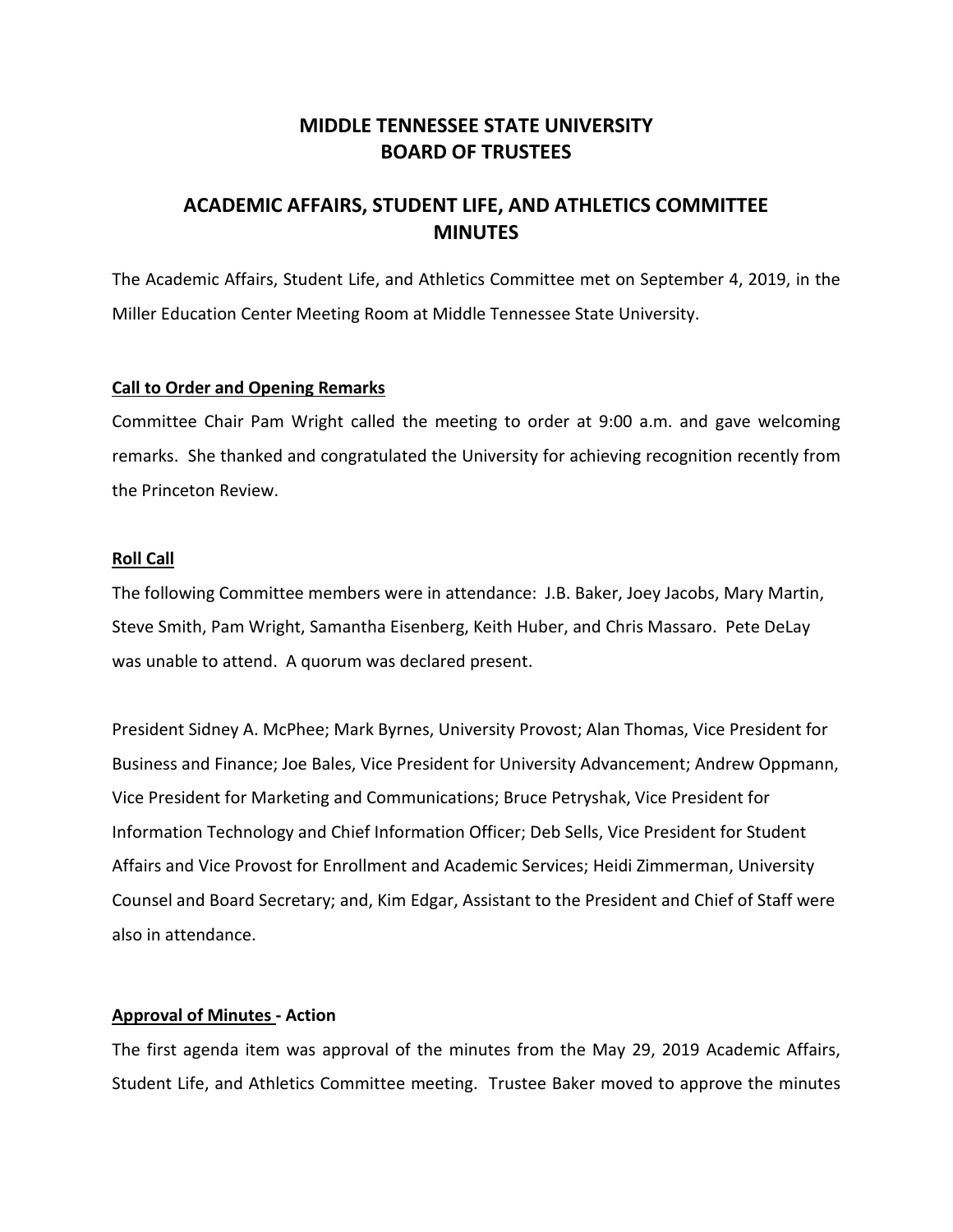from the May 29, 2019 meeting and Trustee Martin seconded the motion. A voice vote was taken and the motion to approve the minutes from the May 29, 2019 meeting of the Academic Affairs, Student Life, and Athletics Committee carried.

## **Approval of New Academic Degree Program - Action**

The next action item was approval of a Bachelor of Science in Data Science.

This program prepares individuals to design and manage the construction of databases and related software programs and applications, including the linking of individual data sets to create complex searchable databases and the use of analytical search tools.

A motion was made by Trustee Smith to approve the Bachelor of Science in Data Science. Trustee Martin seconded the motion.

A voice vote was taken and the motion to approve the Bachelor of Science in Data Science carried unanimously.

## **Approval of Policy Revision - Action**

## **Policy 501 Residency Classification**

Vice President Sells told the Committee that a singular change was made to align with recent legislation requiring universities to classify the spouse or dependent child of a service member as in-state for tuition purposes if the service member is transferred out-of-state on military orders.

Specific criteria are enumerated, including that the spouse or dependent had been accepted to the university; that he/she was initially classified as in‐state prior to the transfer out‐of‐state; that he/she enrolled during the term initially accepted; and that he/she maintains continuous enrollment.